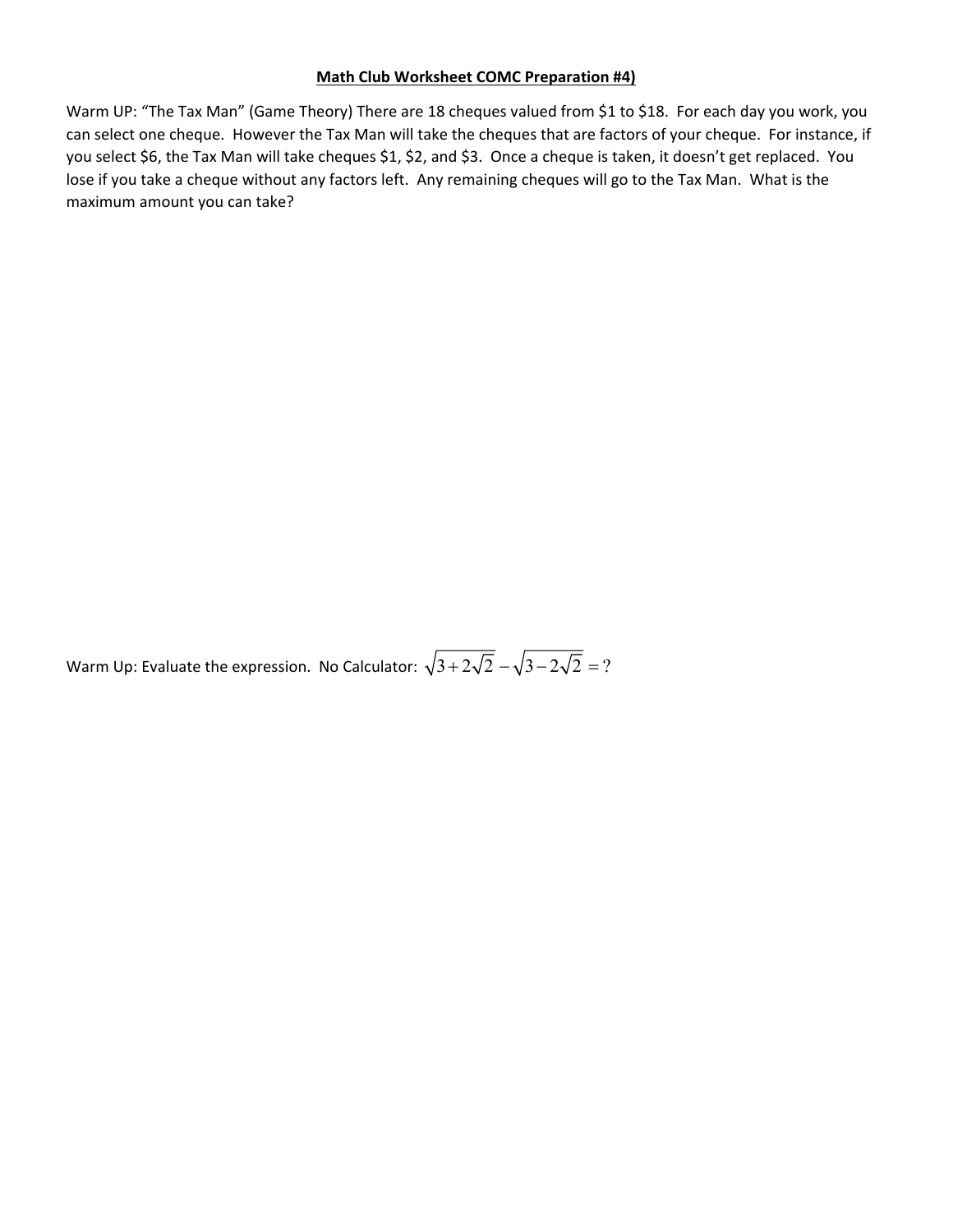Question: In a stack of logs, each row has exactly one fewer log than the row below. With 9 logs, the tallest possible stack is 4 at the bottom, 3 logs in the second row and 2 logs on the top row, making a total of 3 rows. With 2015 logs, how many rows are there in the tallest possible stack? (Australian Math Comp)

Question: can you find the sum of all the distinct roots of "x" satisfying the equation below:

 $\left(x^2+x-2\right)^3+\left(2x^2-x-1\right)^3=27\left(x^2-1\right)^3$  India Regional Mathematical Olympiad